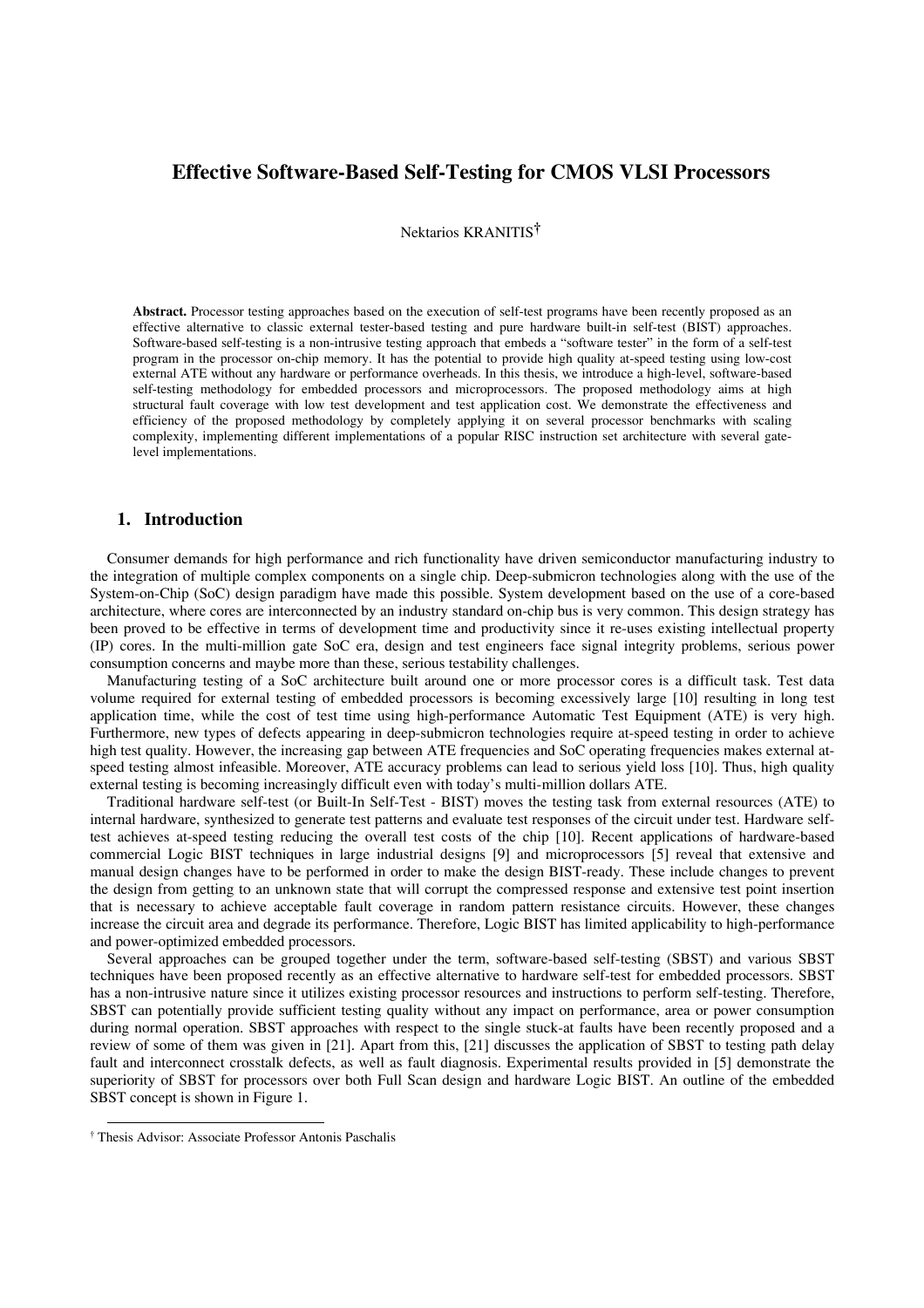

**Figure 1:** Software-based self-testing concept outline

Self-test routines and data are downloaded into instruction and data memories, respectively, from a low-speed, low-cost external mechanism. Subsequently, these self-test routines are executed at the processor actual speed (at-speed testing) and test responses are stored back in the on-chip RAM. These test responses may be in a compacted (self-test signatures) or uncompacted form and can be unloaded by the low-cost external ATE during manufacturing testing. Since today's microprocessors have a reasonable amount of on-chip cache, execution from on-chip cache is considered a further improvement when targeting at low-cost testers, provided that a cache-loader mechanism exists to load the test program and unload the test response [25]. As an alternative, self-test routines may be executed from an on-chip ROM dedicated to this task when periodic on-line testing is performed for the device.

In this thesis, we first introduce a high-level SBST methodology suitable for complex embedded processors and microprocessors implemented in CMOS VLSI technology. Test development of the proposed methodology is performed at high-level and aims at high structural fault coverage with low test development and test application cost. Low test development cost is accomplished by keeping engineer manual test development effort as low as possible while minimizing computational effort. Low test application cost is accomplished by developing low-cost (small and fast) test routines for the most important and critical-to-test components of the processor. Then, the effectiveness of the introduced methodology with respect to low-cost and high-level of application is demonstrated by successfully applying it on several processor benchmarks with scaling complexity, implementing different implementations of a popular RISC instruction set architecture with several gate-level implementations. The outline of the remainder of this thesis is as follows. In Section 2 an overview of previous related work is given. In Section 3 we present the proposed SBST methodology. In Section 4 we provide experimental results for various implementations of different processor model benchmarks. Finally, Section 6 concludes the thesis summary.

The research of the thesis summarized here, has been published in [13],[14],[15],[16],[17],[18],[19],[20],[23],[24].

### **2. Previous work**

Traditionally, processor testing resorted in functional testing approaches. Pioneer among those traditional functional testing approaches, [29], is considered a landmark paper in processor functional testing. Based on the RTL description of the processor the authors introduced a functional fault model and considered the processor as a theoretical graph model, the S-graph. Since then, many processor functional testing methodologies were proposed. Those approaches were either based on a functional fault model (many were based on the model of [29]), or based on verification principles without assuming any functional fault models. Those traditional functional test approaches had a high-level of abstraction but required a large amount of manual test writing effort, usually very little fault grading was done on structural processor netlists while high fault coverage was not guaranteed. Furthermore, most of them relied on external ATE to feed the input test patterns and monitor the response in contrast with the SBST approaches that apply at-speed in a self-test mode.

The SBST approaches so far in the literature can be classified in two different categories. The first category includes the SBST approaches [28],[2],[25], that have a high-level of abstraction and are functional in nature. The second category includes the SBST approaches [3],[4],[5],[6] which are structural in nature and require structural fault-driven test development.

In [28], a functional test methodology is proposed that generates a random sequence of instructions that enumerate all the combinations of the operations and systematically selected operands. Test development is performed at a high-level of abstraction based on Instruction Set Architecture (ISA), which is highly desirable. However, since test development is not based on an a-priori fault model, the generated tests - applicable for design validation as well - cannot achieve high fault coverage without the use of large code sequences and a serious amount of effort for the user to determine the heuristics for the operands. Furthermore the use of large code sequences results in excessive test application time and very long fault simulation time required for fault grading. When applied on the GL85 processor model consisting of 6,300 gates and 244 FFs, a test program consisting of 360,000 instructions was derived and the attained fault coverage was 90.2%, dropped to 86.7% when the responses were compressed in a signature.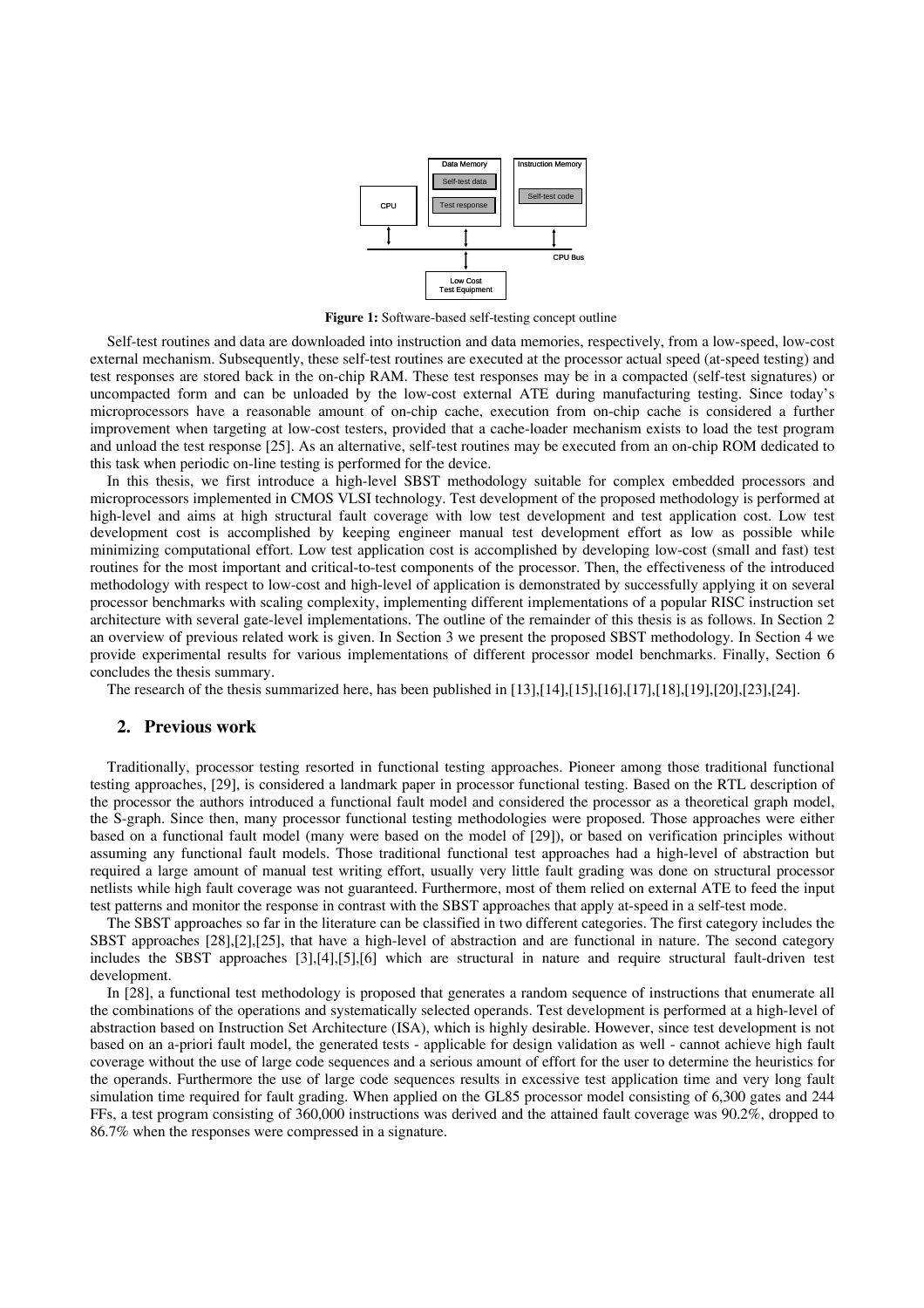In [2], a self-test method is proposed which combines the execution of microprocessor instructions with a small amount of on-chip hardware that is used to provide a pseudorandom sequence of instructions, thus creating a randomized test program along with randomized data operands. Besides the fact that the proposed methodology cannot be considered as a "pure" SBST methodology due to the insertion of test hardware, the manual effort required for test program development is high while the pseurorandom philosophy results in very long test application time. Application on a RISC processor core similar to the DLX machine consisting of 27,860 gates resulted in 94.8% fault coverage with 220,000 cycles after an iterative process considering different parameters.

In [25], an automated functional self-test methodology is proposed based on generation of random instruction sequences with pseudorandom data generated by software LFSRs while uses the on-chip cache to be applied. Constraints are extracted and built into the generator to ensure generation of valid instruction sequences ensuring that no cache misses and/or bus access cycles are produced. The high-level functional nature of the proposed approach makes generation of instruction sequences and data that achieve fault coverage goals with reasonable instruction counts very difficult, while the huge amount of cycles inherent to the methodology makes fault grading a non-trivial task. Although compares favorably with classic functional testing manual test generation effort, user expertise and knowledge of the processor units under test is required as well as merging with manual tests in order to achieve high fault coverage. The methodology achieved 70% fault coverage when applied on the Intel® Pentium® 4 processor.

In [3], a partially automated test development approach based on gate-level tuning is proposed. First a library of macros is generated manually by experienced assembly programmers from the ISA, consisting of instruction sequences using operands as parameters. Then, a greedy search and a genetic algorithm are used to optimize the process of random macro selection among the macros set, along with selecting the most suitable macros parameters to build a test program that maximizes the attained fault coverage when the test program is applied on the gate-level netlist of the processor. Thus, test program development is fine-tuned to a specific gate-level netlist. The approach attained 85,2% fault coverage when applied on a 8051 8-bit microcontroller design of 6,000 gates using 624 instructions.

In [4], an automated test development approach is proposed based on evolutionary theory techniques (MicroGP), that maximizes the attained fault coverage when the evolved test program is applied on the gate-level netlist of the processor. It utilizes a directed acyclic graph for representing the syntactical flow of an assembly program and an instruction library for describing the assembly syntax of the processor ISA. Manual effort is required for the enumeration of all available instructions and their possible operands. Experiments on a 8051 8-bit microcontroller design of 12,000 gates, resulted in 90% fault coverage.

In [5], a SBST methodology is proposed which is structural in nature, targeting specific components and fine-tuning the test development to the low, gate-level details of the processor core. First, long pseudorandom pattern sequences are developed for each processor component taking into consideration manually extracted constraints imposed by its instruction set. Then, test sequences are encapsulated into self-test signatures that characterize each component. The component self-test signatures are afterwards expanded on-chip by a software LFSR into pseudorandom test patterns stored in embedded memory and are finally applied to the component by software test programs. The pseudorandom approach in [5] does not consider the regular structure of critical processor components and hence leads to large self-test code, large memory requirements and excessive test application time even when applied to a small processor model. Application to an accumulator based CPU core, Parwan, consisting of 888 gates and 53 FFs, resulted in 91.4% fault coverage in 137,649 cycles using a test program of 1129 bytes. Nevertheless, the gate level based test strategy with manual constraint extraction, as it is presented in [5], is a generalized approach targeting every processor component. However, in the case of large "real" processors, manual constraint extraction for the targeted components is rather impractical. Furthermore, the step that follows constraint extraction, constraint-based test generation for the processor modules using sequential ATPG is a very time consuming task, if at all achievable since usually only combinational components constrained test generation can be easily handled by commercial ATPG tools.

In [6], the authors propose a methodology that extends and improves their previous work by automating the complex constraint extraction phase, while emphasizing in ATPG-based test development instead of a pseudorandom one. Statistical regression analysis is applied on the RTL simulation results using manually coded instruction templates, to derive a model of the surrounding logic of the module under test (MUT). The learned model is converted into Virtual Constrained Circuit (VCC) followed by ATPG on the VCC-MUT in an iterative way. Although automation is achieved in several steps with manual effort is still required for the selection and construction of a set of representative test program templates among a quite large space of possible templates. Furthermore, this structural SBST methodology based on gatelevel ATPG applies only to combinational processor components without exploiting any possible regular structure of critical-to-test combinational components. Moreover, it results in large test program sizes (thus high test cost) due to the fact that the test programs cannot be in a compact form since they are automatically generated using test programs templates and also because of the large amount of ATPG test patterns required to be downloaded from the slow external ATE to the on-chip memory. Application of the methodology to the combinational logic in the execution stage of a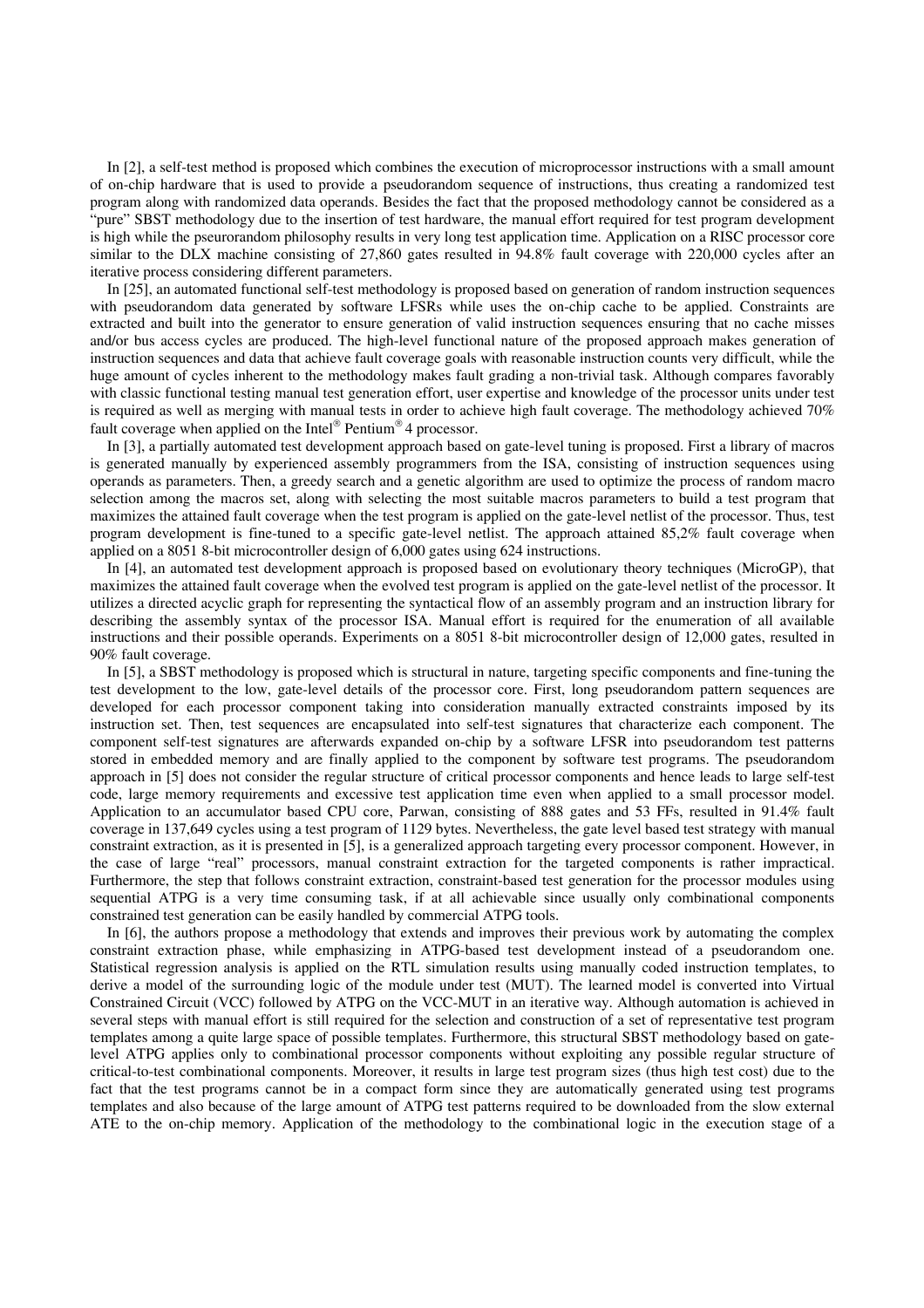commercial processor from *Tensilica (Xtensa<sup>™</sup>)* with 24,962 faults resulted in 288 ATPG test patterns and 90.1% fault coverage after constrained ATPG. When the tests are applied using processor instructions in a test program of 20,373 bytes, the fault coverage for the targeted component is increased (due to collateral coverage) to 95.2% in 27,248 cycles.

The requirement of a gate-level netlist cannot be considered as a negative attribute in general, since it helps to improve test quality (higher fault coverage). However, test generation tuned on gate-level can be very computationally costly if applied in an iterative way with successive fault simulations (especially at the total processor level) in the test generation loop. Thus, SBST methodologies based on gate-level details can achieve high fault coverage, but require significant test development cost, due to the tremendous increase of the circuit size and complexity of modern processors. Therefore, it is highly desirable that a SBST methodology is based on a high Register Transfer (RT) level description of the processor and its instruction set architecture, thus providing a low-cost and technology independent test development strategy.

In [14],[15] a *high-level structural* SBST methodology was proposed, showing for the first time in the literature that small deterministic test sets, applied by compact test routines provide significant improvement when applied to the same simple accumulator-based processor design, Parwan, which was used in [5]. Compared to [5], the methodology described in [14],[15] *requires 20% smaller test program using 923 bytes, 75% smaller test data and almost 90% smaller test application time using 16,667 cycles*. Both methodologies achieve single stuck-at fault coverage slightly higher than 91% for the simple accumulator-based Parwan processor.

Despite the new perspective [14],[15] of deterministic test development at high-level for SBST of embedded processors, scaling from simple accumulator-based processor architectures to more realistic ones in terms of complexity like contemporary complex processors implementing commercially successful ISAs (i.e. RISC ISAs), brings out several test challenges that remain to be solved. These challenges arise when high-level test development is applied to these complex processor architectures that contain large functional components (i.e. fast parallel multipliers, barrel shifters, etc), large register banks and pipeline mechanisms, while trying to keep the test-cost as low as possible.

In [19],[20], the SBST methodology proposed, addressed these test challenges successfully by defining different test priorities for processor components and classifying them according to the defined priorities, proving that high-level test development based on ISA and RTL description of a complex processor ISA can lead to low test cost without sacrificing high fault coverage, independently of complex processor implementation and post-synthesis (gate-level) result.

The SBST methodology proposed in this thesis, shares desirable characteristics with functional-based SBST methodologies like test development at high-level using the ISA, but goes one step deeper using RTL information and a divide-and-conquer approach targeting individual components with respect to the stuck-at fault model, thus providing very high fault coverage. The proposed SBST methodology is also fundamentally different when compared with other SBST methodologies targeting structural faults [3],[4],[5],[6] since it is based only on the high RTL description of the processor and its ISA and thus it provides a technology independent test development strategy with gate-level netlist required only for fault grading purposes. On the contrary, in other structural-based SBST methodologies, gate-level netlist is not just a simple step of the test generation process (in the traditional way of ATPG or pseudorandom TPG) but it is also a key part of iterative test generation loops, which leads to increased computational cost. Focus at low test application cost (test program size and test program cycles) is another fundamental difference between this work and previous works in SBST targeting structural faults [3],[4],[5],[6]. Assigning different test priority to the processor components and then developing low-cost (small and fast) test routines for the most critical-to-test components of the processor results in smaller on-chip memory requirements, shorter test program download and application time while fault simulation time required for fault grading is minimized, thus providing an efficient low-cost alternative structural approach.

## **3. The Proposed High-Level Component-based SBST Methodology**

The key characteristics of the proposed high RT-level, component-based, SBST methodology are the following:

- A divide-and-conquer approach is applied using component-based test development.
- Test development is based only on the Instruction Set Architecture (ISA) and the RT-level description of the processor without the need of low gate-level fine-tuning.

Although the main target always remains the high structural fault coverage (stuck-at fault model), test cost should be considered as a very important aspect. The proposed methodology has two main objectives both aiming to *low test cost*: (a) *the generation of as small and as fast as possible code routines* with (b) *as small as possible engineering effort and test development time*. The first objective leads to smaller download times at the low frequency of the external tester as well as to smaller test execution times of the routines, therefore reducing the total processor test time. The second objective reduces test development cost and time-to-market leading to significant improvements in product cost-effectiveness and market success.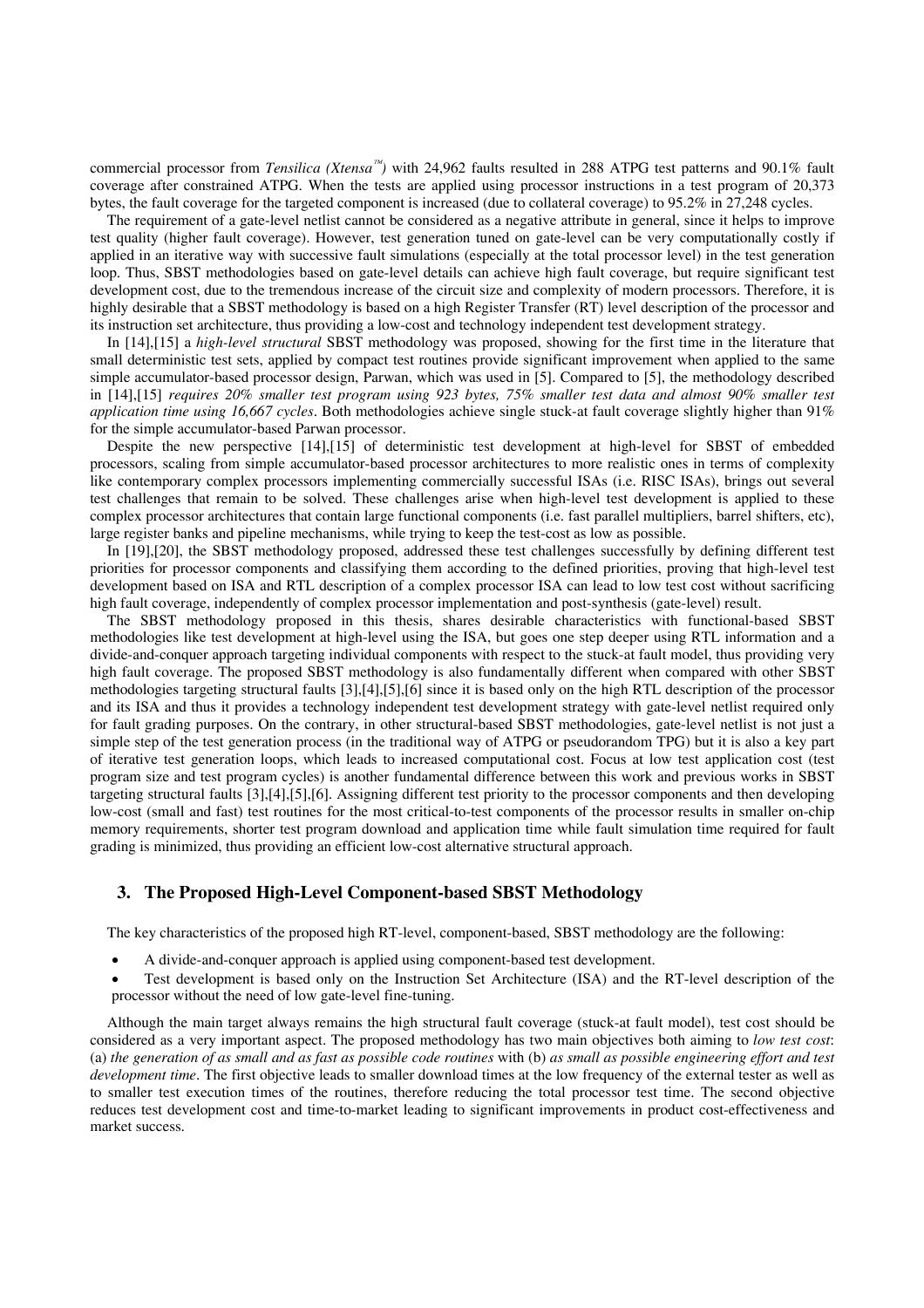The high RT-level test development of the proposed approach is well suited to the high RT-level flow of the design cycle. Since design, simulation, and synthesis are usually carried out at the high RT-level, test development can also be carried out at the same level providing high convenience and flexibility. In this case, processor cores can be easily integrated into a SoC environment, configured and re-targeted in a variety of silicon technologies without any specific need for fine-tuning the test development to specific synthesis optimization parameters using a specific technology library. Experimental results show that the gate-level independent proposed test strategy is very efficient and achieves more or less the same high fault coverage results for different gate-level implementations of the RTL processor core.

The proposed SBST methodology is shown in Figure 2.



**Figure 2:** Proposed SBST Methodology

The proposed SBST methodology consists of three phases. These phases are summarized as follows: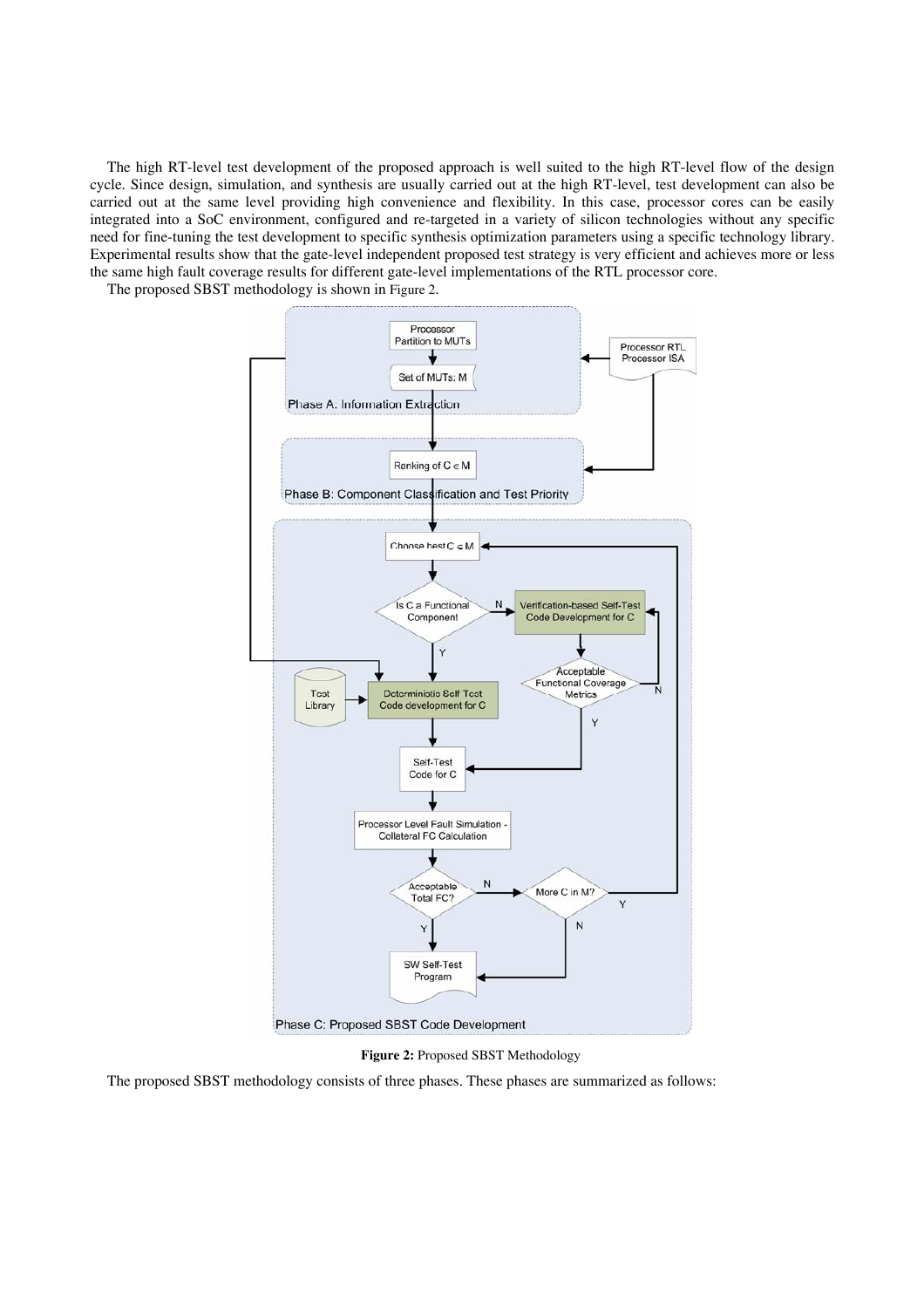### **Phase A**

In *Phase A (Information Extraction)* the processor is partitioned to a set (*M*) of Modules Under Test (MUTs) using the processor RTL. Furthermore, the following information is extracted using the ISA and the RTL:

- the sets of component operations  $O<sub>C</sub>$
- the sets of *Basic Test Instructions I* that excite these component operations  $I_{C,O}$
- the sets of *Peripheral Test Instructions* (or instruction sequences) for controlling or observing processor registers

#### **Phase B**

In *Phase B (Component Classification and Test Priority*), the processor components (*C*) are categorized in classes with the same properties and ranking is performed among the components  $C \in M$  to determine the test priority.

We classify the processor components in the following three classes:

- *Functional components*, which are directly related to the execution of instructions (data processing / data storage) implementing the micro-operations and visible to the assembly language programmer. These are either:
	- o *Computational components*, which perform specific arithmetic/logic operations on data. Components classified in this sub-category include: Arithmetic Logic Units (ALUs), shifters, barrel shifters, multipliers, dividers, etc.
	- o *Interconnect components* between processor components, which serve the data flow in a processor datapath. Components classified in this sub-category include: multiplexers controlled by appropriate control signals.
	- o *Storage components*, which serve as data storage elements that feed the data to the inputs of the computational components and capture their output. Components classified in this sub-category include: special processor registers visible to the assembly language programmer, the Register file, pipeline registers, etc.

• *Control components*, which control either the flow of instructions/data inside the processor core or from/to the external environment (memory, peripherals). These components include the processor controller, the instruction and data memory controllers that implement instruction fetching and similar components.

• *Hidden components*, which are the components inserted in the processor architecture usually to increase its performance but they are not visible to the assembly language programmer. These components can be either Functional or Control as well, and include pipeline logic (pipeline registers, pipeline multiplexers and control) and other performance increasing components related to Instruction Level Parallelism, branch prediction techniques, etc.

Component ranking is performed to determine the order in which test routines will be developed for each component. High priority components will be considered first while low priority components will be considered afterwards and only if the achieved overall fault coverage result is not adequate. In many cases test development for top priority components leads to sufficient fault coverage for not targeted components as well due to collateral coverage. This is particularly true in processor architectures where the execution of instructions in functional units excites many of the control subsystem components as well. The characteristics of a module that determine its priority in our methodology are the relative size and the accessibility (controllability and observability) of the component by processor instructions.

Therefore, according to the proposed methodology, the functional components of the processor have the highest test priority for test development since their size dominates the processor area and they are easily accessible. When total processor fault coverage is not sufficient, test development should proceed with components with lower test priority.

#### **Phase C**

In *Phase C (Self-test Code Development),* self-test routines are developed for each processor component *C* and the most critical components (components *C* that ranked with higher test priority) are targeted first. The self-test program consists of several self-test routines. Processor level fault simulation is performed to evaluate collateral coverage and determine if the total fault coverage is acceptable.

If *C* is a *functional component*, we follow a *Deterministic Self-Test Code Development* approach. The proposed methodology applies all possible component operations  $O<sub>C</sub>$  with deterministic operands. Application of component operations  $O_C$  is performed by selecting the *Basic test instruction*  $i \in I_{C,O}$  which requires the shortest instruction sequences (*Peripheral test instructions*) to apply the specific operand to component inputs and propagate the component outputs to the processor primary outputs. The key for selecting the most appropriate deterministic operands lies beneath the architecture of most critical-to-test processor components. Such components have an inherent regularity, which can lead to very efficient test algorithms for any gate-level implementation. This inherent regularity is not exploited either by pseudorandom test development or by ATPG-based test development approaches. Many processor components, in particular the vast majority of functional components like computational (arithmetic and logic operation modules), interconnect (multiplexers) and storage components (registers, register files) have a very regular or semi-regular structure. Regular structure appears in several forms like in the form of arrays of identical cells (linear or rectangular), tree-like structures of multiplexers, memory element arrays, etc. Such components can be efficiently tested with small and regular test sets that are gate-level independent, i.e. provide high fault coverage for any different gate-level implementation.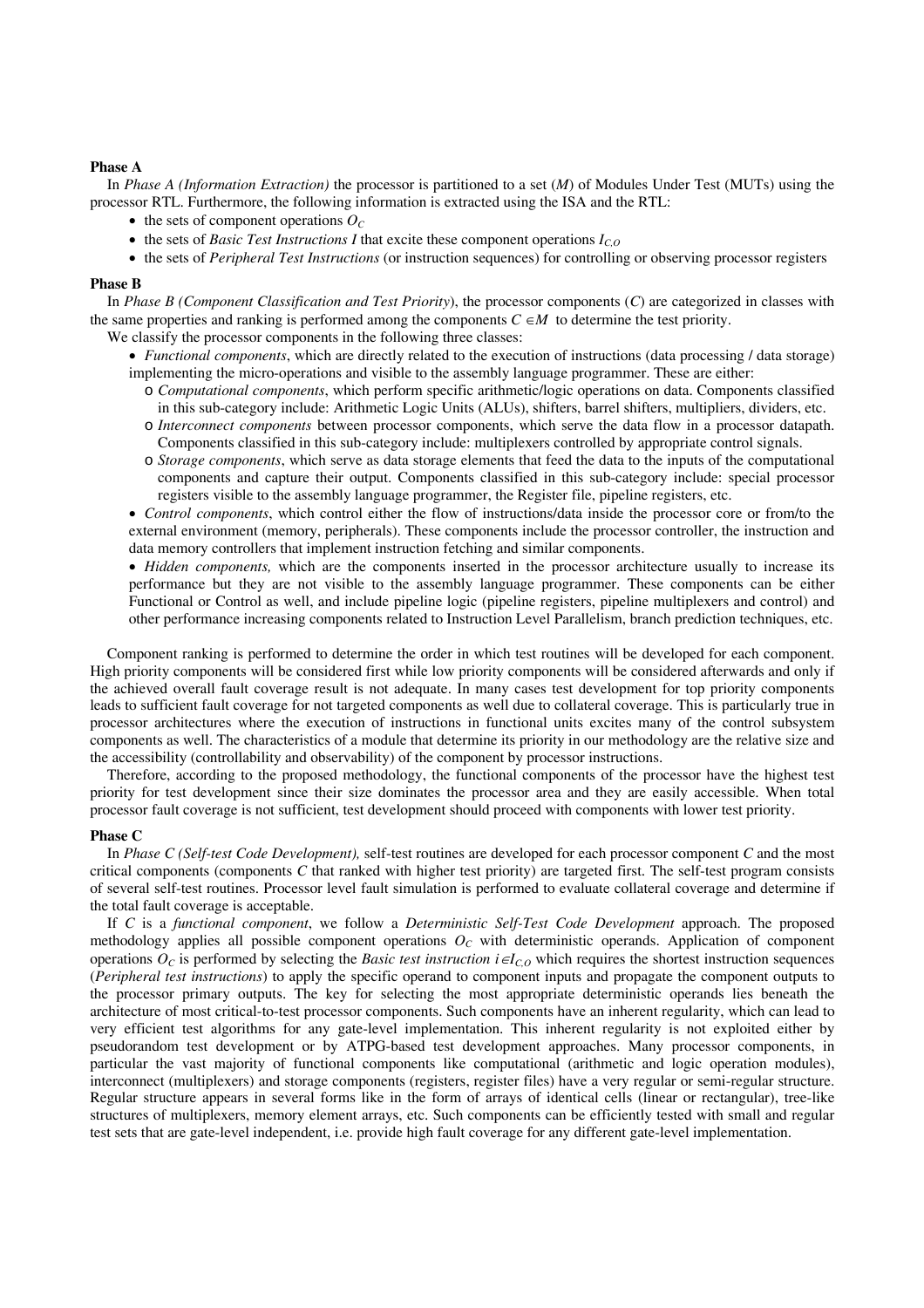We have developed a component *Test Library* of test algorithms [7],[8],[11],[12],[22] that generate small deterministic tests and provide very high fault coverage for most types and architectures of functional processor components. The nature of these deterministic tests is fundamentally different from ATPG-generated test patterns since a gate-level ATPG tool is not "smart" enough to identify regular structures and generate patterns optimized for compact-code software-based test application. Based on these small deterministic tests we have developed test routines that, besides the small number of tests, take advantage of test vectors' regularity and algorithmic nature resulting in efficient compact loops. These loopbased compact test routines require a very small number of bytes while the small number of tests results in low test routine execution time. The *Test Library* routines that describe a test algorithm in assembly pseudocode, for almost all generic functional components, are tailored each time to the processor's under test instruction set and assembly language. We remark that although constructing such a *Test Library* seems like a time consuming task that requires a substantial manual effort, it is a *one-time-cost* that cannot be directly associated with manual effort and test development cost for a specific processor under test, since it provides reusability. Testing different processors requires only tailoring the generic processor component tests to their ISA. Of course, the component *Test Library* can be enriched anytime with new deterministic tests, like tests that deal with new architectures and algorithms implementing for example arithmetic/logic operations.

If *C* is a *control component*, we adopt a *Verification-based Self-Test Code Development* approach with test development still performed at high-level. Often, verification-based functional tests cannot guarantee acceptable fault coverage while the manual effort required to derive simple instruction sequences that verify control subsystem functionality is higher than the effort required for processor functional components where reusing our *Test Library* minimizes costly manual effort. Satisfaction of high-level RTL verification metrics supported by industry standard simulation tools like RTL statement, branch, condition and expression coverage helps to improve verification manual effort. Besides the overhead in test development cost, testing control and hidden subsystems impose a small overhead in the test program size and test application time as well. Such overheads characterize functional testing approaches, since it is very difficult for such components to be tackled by small and fast deterministic routines. Thus, we adopt such verification-based functional testing techniques for the control and hidden subsystems with the test cost/fault coverage trade-off in mind. We should remark that in many practical cases, verification-based test routines are developed at the design verification phase, therefore can be reused for the testing of control and hidden components with no additional manual effort involved or in the worst case substantially alleviating any manual self-test routine development effort.

### **4. Experimental results**

The proposed methodology is demonstrated through its complete application to different processor benchmarks with scaling complexity. Some of these processor models are distributed under the GPL license agreement while other were developed to overcome architectural and functional limitations of the publicly available benchmarks. In order to evaluate the fault coverage, we developed a Test Evaluation Framework that was used for every processor benchmark case study. Tools from Mentor Graphics suite were used for VHDL synthesis, functional and fault simulation (*Leonardo™, ModelSim™* and *FlexTest™* products, respectively). Mentor Graphics suite and technology libraries were provided through Europractice service for academic institutions. For each processor benchmark, we first present logic synthesis results using different technology libraries. Then we present basic self-test program statistics like test program size and test program application time in clock cycles. Finally, we provide fault simulation results under the stuck-at fault model. The scope of this section is to prove the effectiveness of the proposed methodology by experimental results on different processor benchmarks with scaling complexity.

### **4.1 Case study A: Plasma/MIPS**

*Plasma/MIPS* is a public available RISC processor model that supports interrupts and all MIPS  $I<sup>TM</sup>$  user mode instructions except unaligned load and store operations (which are patented) and exceptions. The synthesizable CPU core is implemented in VHDL with a 3-stage pipeline [27]. We have enhanced the CPU model of [27] by adding a parallel multiplier to provide closer correspondence with real-world high-performance RISC processor core models. The fast multiplier module was generated using a public available module generator [26] and has the following characteristics: Booth recoding, Wallace trees for partial product summation and fast carry look-ahead addition at the final stage.

The *Plasma/MIPS* processor VHDL model was synthesized in two different technology libraries with different synthesis parameters. Synthesis A was optimized for area, targeted a 0.35 um technology library and the design runs at a clock frequency of 57 MHz. Synthesis B was also optimized for area, targeted a 0.50 um technology library and the design runs at a clock frequency of 42 MHz. Finally, Synthesis C was optimized for delay, targeted a 0.35 um technology library and the design runs at a clock frequency of 74 MHz. The resulting gate counts for each component and the processor overall, are shown in Table 1. A 2-input NAND gate is the gate count unit.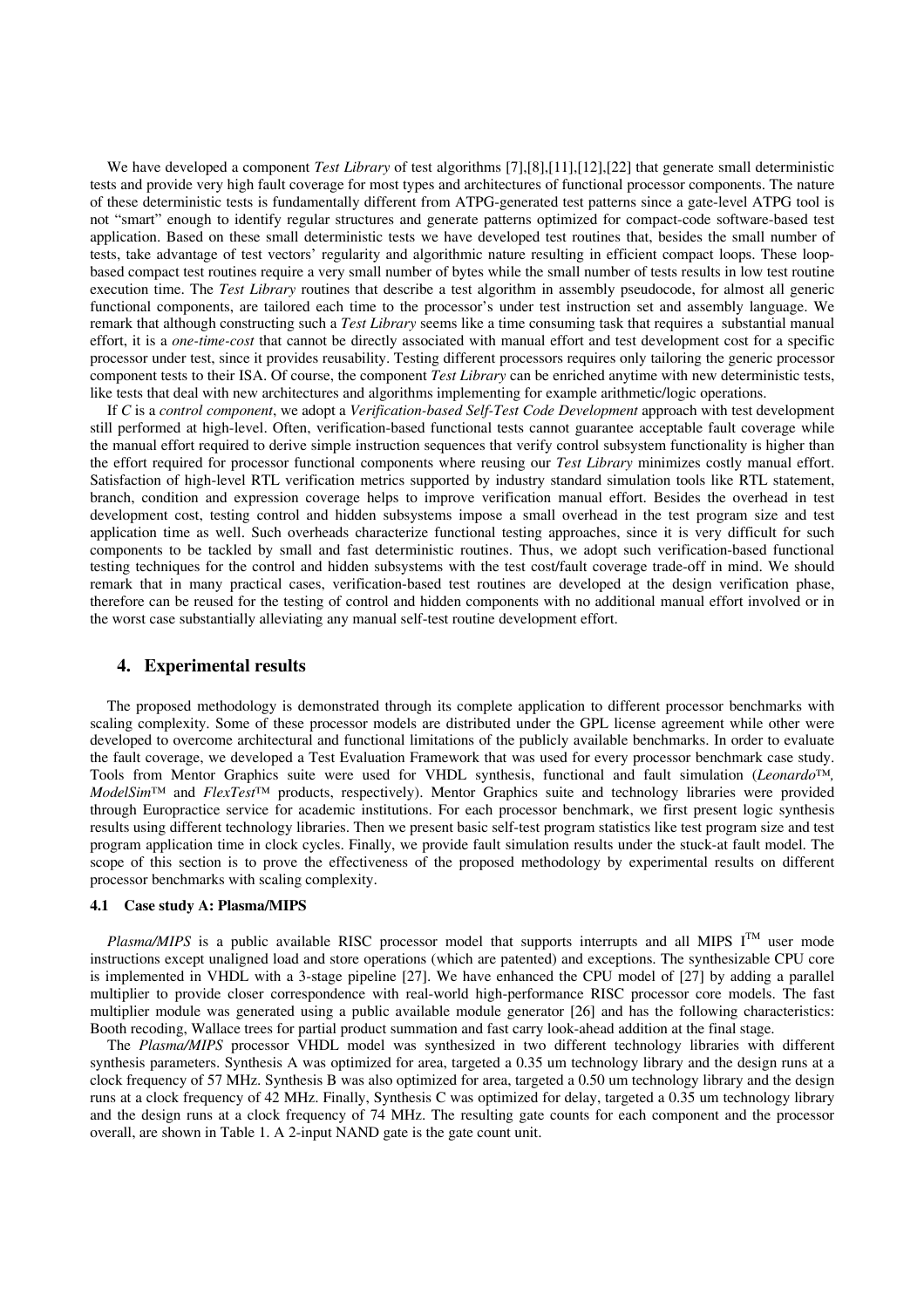| <b>Component Name</b>   | <b>Synthesis A</b><br>0.35 um/ 57MHz | <b>Synthesis B</b><br>0.50 um/42 MHz | <b>Synthesis C</b><br>0.35 um/74 MHz |
|-------------------------|--------------------------------------|--------------------------------------|--------------------------------------|
| Register File           | 9,905                                | 11,558                               | 11,905                               |
| Paral.Mult/ Serial Div. | 11,601                               | 11,654                               | 13,358                               |
| ALU                     | 491                                  | 558                                  | 900                                  |
| Shifter                 | 682                                  | 636                                  | 834                                  |
| Memory Controller       | 1,119                                | 1,120                                | 1,163                                |
| PC Logic                | 444                                  | 449                                  | 493                                  |
| Control Logic           | 230                                  | 244                                  | 361                                  |
| Bus Multiplexer         | 453                                  | 431                                  | 623                                  |
| Pipeline                | 885                                  | 876                                  | 961                                  |
| Total CPU               | 26,080                               | 27,824                               | 30,896                               |

**Table 1:** Plasma/MIPS components gate counts

According to the proposed methodology, the components of highest priority for test development are the five functional components of the Plasma/MIPS processor: register file, parallel multiplier/serial divider, ALU and shifter. Although very high total fault coverage (>94.5%) was achieved by targeting these functional components due to collateral coverage, the test program was enhanced by verification-based functional testing routines targeting memory controller and control logic.

| Component           | Size (words) | <b>Clock Cycles</b> |
|---------------------|--------------|---------------------|
| Register File       | 319          | 582                 |
| Parallel Multiplier | 28           | 3,122               |
| Serial Divider      | 41           | 1,154               |
| <b>ALU</b>          | 79           | 275                 |
| Shifter             | 210          | 340                 |
| Memory Controller   | 76           | 160                 |
| Control Logic       | 100          | 164                 |
| Total CPU           | 853          | 5,797               |

**Table 2:** Self-test routines statistics on Plasma/MIPS

The self-test routine statistics are given in Table 2 in number of words and clock cycles for self-test routine execution. Along with total self-test routine statistics, partial statistics are given for each targeted component as well. Fault simulation results after the application of the developed test routines to processor netlists led to the fault coverage results given in Table 3. The components that have been targeted for test development are marked on their left side in the table.

| <b>Component Name</b> | <b>Synthesis A</b> | Fault coverage (%)<br><b>Synthesis B</b> | <b>Synthesis C</b> |
|-----------------------|--------------------|------------------------------------------|--------------------|
| Register File         | 97.8               | 97.8                                     | 97.8               |
| Multiplier/Divider    | 96.3               | 96.1                                     | 95.2               |
| Arithmetic-Logic Unit | 96.8               | 97.5                                     | 95.8               |
| Shifter               | 98.4               | 99.9                                     | 95.3               |
| Memory Control        | 87.9               | 88.5                                     | 90.3               |
| Program Counter Logic | 89.3               | 88.3                                     | 85.3               |
| Control Logic         | 54.9               | 54.9                                     | 55.9               |
| Bus Multiplexer       | 71.8               | 72.0                                     | 71.3               |
| Pipeline              | 98.4               | 96.9                                     | 96.0               |
| Total CPU             | 95.3               | 95.3                                     | 94.5               |

#### **Table 3**: Fault coverage results on Plasma/MIPS

As it is shown in Table 3, we obtained very similar fault coverage results when the processor was synthesized in different technology libraries with different optimization scripts, optimizing either for area or performance. This set of experiments was performed to show that test development for the targeted components which is performed at high RTlevel results in high structural fault coverage that does not depend in the gate-level synthesis implementation. The application of the proposed SBST methodology to a 30,000 logic gates RISC processor benchmark can be summarized as follows:

*Using a self-test program of less than 1K words that is executed in less than 6,000 clock cycles which leads to very low test application cost, we can achieve high quality at-speed testing with fault coverage >95%. The self-test program is gate-level independent, which means independent of the logic synthesis parameters and technology library used.*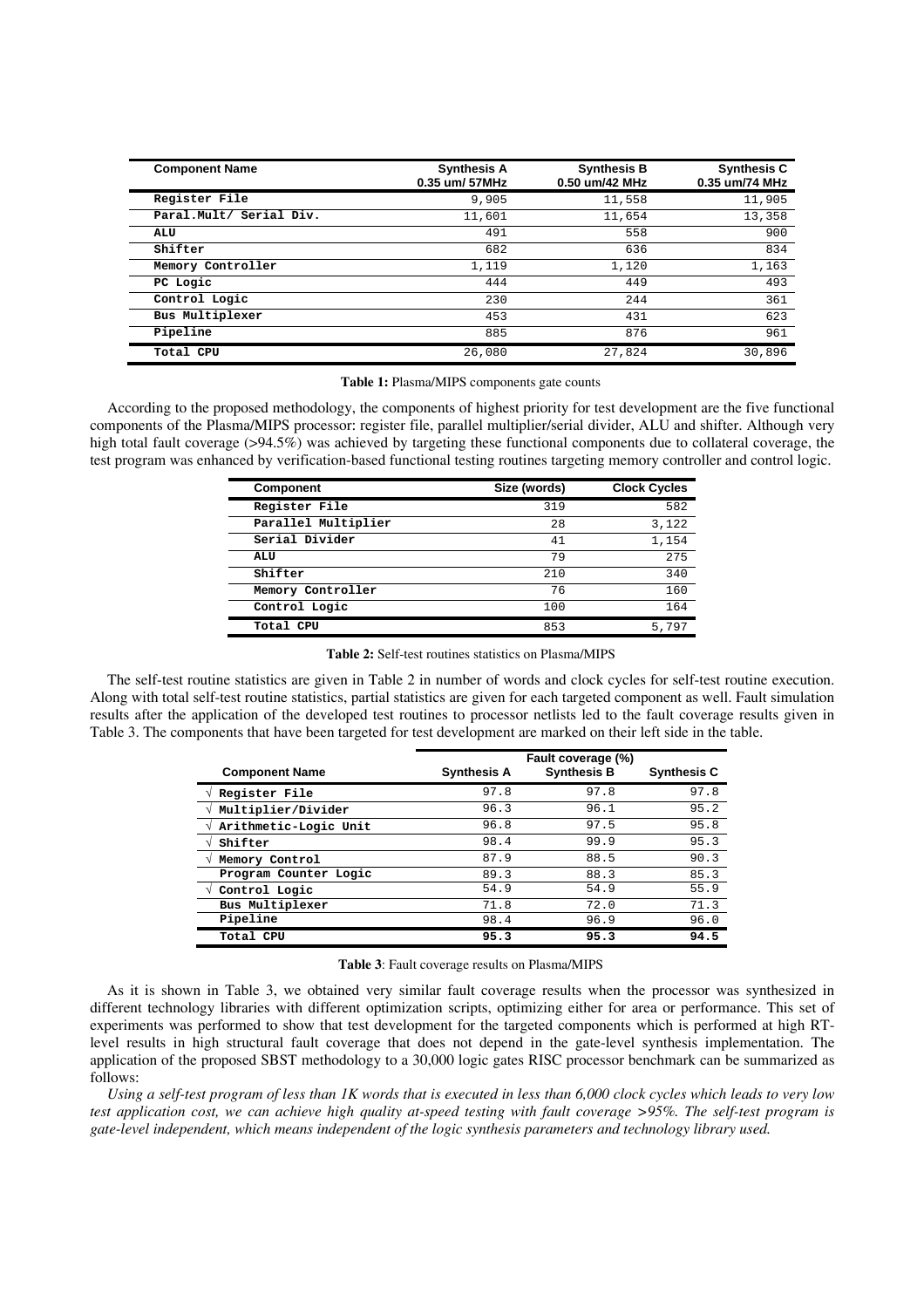### **4.2 Case study B: ASIP Meister/MIPS**

We developed a MIPS R3000 compatible processor with a 5-stage pipeline using the *Application Specific Instruction set Processor (ASIP)* design environment *ASIP Meister* [1] for evaluating the proposed methodology in a different processor implementation of the same MIPS I ™ ISA. A 52 instruction subset of the MIPS R3000 instruction set was developed while coprocessor and interrupt instructions were not implemented. It should be noted, that in the current educational release version of the *ASIP Meister* design environment [1], data hazard detection and register bypassing control logic are not implemented for IP security reasons. The automatically generated RTL VHDL model has been synthesized, optimized for area, targeting a 0.35 um technology library and the design runs at a clock frequency of 44 MHz with a total gate count of 37,400 gates. The resulting gate counts for each component and the processor overall, are shown in Table 5.

A test program was constructed targeting the functional components and was further enhanced by instruction sequences targeting the processor controller following a verification-based functional testing approach. Test program statistics are illustrated in the following Table 4. It should be noted that although this processor benchmark implements almost the same MIPS I ™ ISA as the previous one with more complex control and pipeline, the fact that the VHDL RTL design generated by the ASIP design environment does not support data hazard detection and register bypassing, a requirement for careful assembly instruction scheduling is imposed along with insertion of *nop* instructions wherever it is necessary. This resulted to increased test program size and test execution time when compared to the previous case study A.

| Component           | Size (words) | <b>Clock Cycles</b> |
|---------------------|--------------|---------------------|
| Register File       | 720          | 859                 |
| Parallel Multiplier | 68           | 5855                |
| Serial Divider      | 65           | 1396                |
| ALU                 | 192          | 1188                |
| Shifter             | 378          | 437                 |
| Hi-Lo Registers     | 30           | 35                  |
| Control Logic       | 275          | 291                 |
| Total CPU           | 1,728        | 10,061              |

**Table 4:** Self-test routine statistics on ASIP Meister/MIPS R3000 compatible processor

In Table 5, one should notice the very high fault coverage percentage for the targeted processor functional units. For example, the computational functional units (ALU, Multiplier, Shifter) were targeted by simply tailoring our *Test Library* algorithms that apply precomputed gate-level independent deterministic tests, to the MIPS assembly language and fault coverage of 98.4%, 99.0% and 99.8% respectively was achieved. Similarly, the storage functional units (Register file, HI-LO registers) were targeted by our precomputed gate-level independent deterministic tests and fault coverage of 99.8% and 100% respectively was achieved. The total processor fault coverage is 92.6% which is less that the previous case study benchmark due to the more complex pipeline (5-stage pipeline) and pipeline control, which are not targeted in this case study. If there were no pipeline control logic implementation limitations in the *ASIP Meister* suite due to IP protection, much higher fault coverage could be attained by targeting the pipeline logic.

| <b>Component</b>                   | Gates  | FC (%) |
|------------------------------------|--------|--------|
| Register File                      | 11,414 | 99.8   |
| Parallel Multiplier/Serial Divider | 12,564 | 95.2   |
| ALU                                | 658    | 98.4   |
| Shifter                            | 633    | 99.8   |
| Hi-Lo Registers                    | 536    | 100.0  |
| Controller                         | 2,352  | 79.2   |
| Data Memory Controller             | 1,086  | 58.2   |
| Program Counter Logic              | 644    | 58.5   |
| Instruction register               | 275    | 97.4   |
| Pipeline registers                 | 5,693  | 91.0   |
| Total CPU                          | 37,402 | 92.6   |

**Table 5:** Gate count and fault coverage statistics on ASIP Meister/MIPS R3000 compatible processor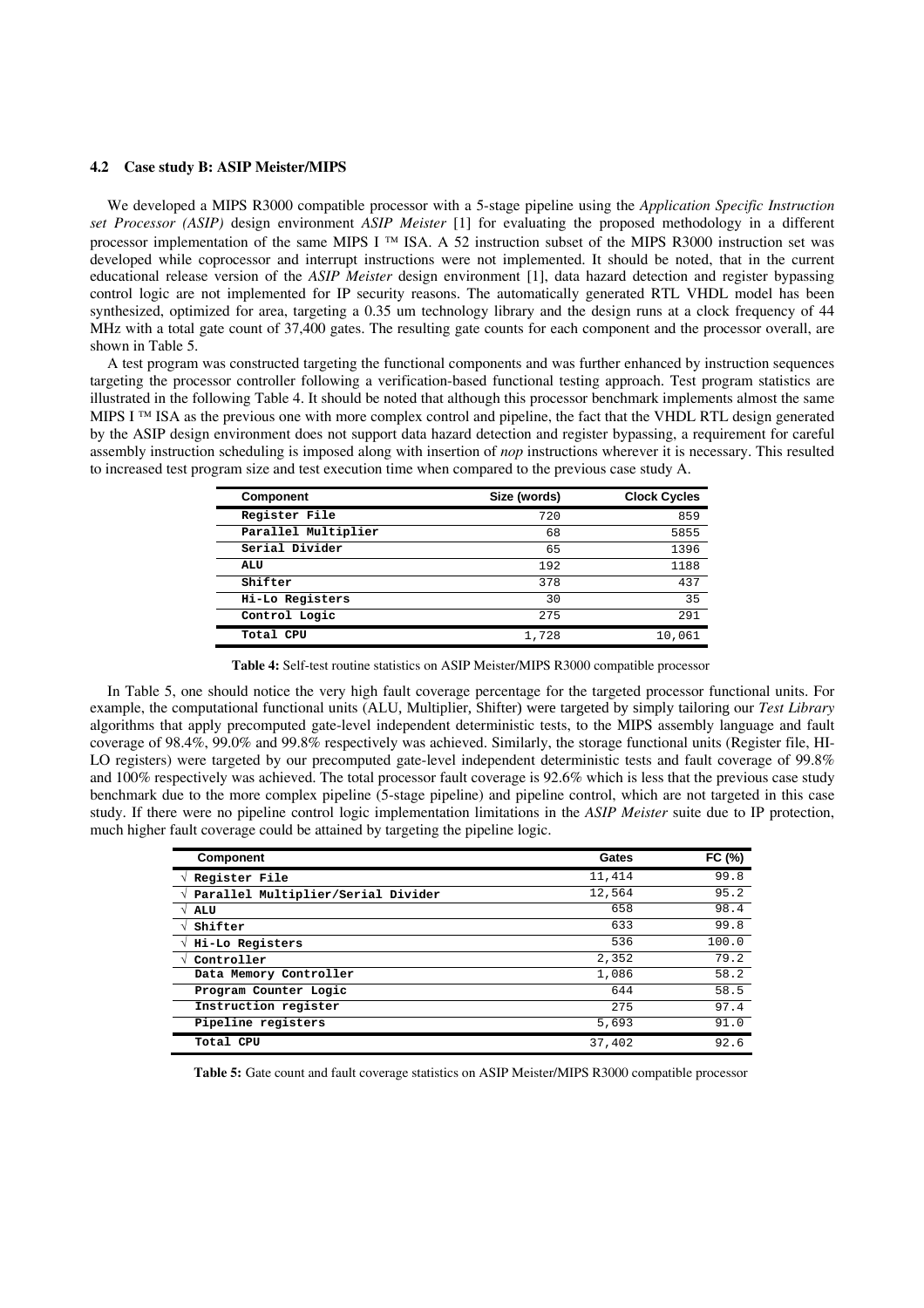#### **4.3 Case study C: Athena/MIPS**

*Athena* is an in-house developed processor developed to fulfill the requirements of a fully functional pipelined processor benchmark. *Athena's* complexity is the higher in the complexity scale among the processor benchmarks used for the experimental results. *Athena* is a 32-bit embedded RISC processor core that implements a 5-stage pipeline with hazard detection and forwarding mechanisms. It implements the full MIPS-I ISA with the sole exception of the unaligned load and store operations that are patented. The RTL processor model was synthesized targeting a 0.18um technology library. Synthesis was optimized for area and the netlist gate-count was 26,122 gates with 1,515 FFs. The design runs at a clock frequency of 82 MHz. The resulting gate counts for each component and the processor overall, are shown in Table 7.

A self-test program was composed targeting the computational functional components (parallel multiplier, ALU, shifter), the interconnecting functional components (pipeline forwarding multiplexers) and the storage fuctional components (Register file, HI,LO registers and pipeline registers). All functional components were targeted by simply tailoring our *Test Library* algorithms that apply precomputed gate-level independent deterministic tests, to the MIPS assembly language. The self-test program was enhanced by self-test routines targeting control components including pipelined control, the pipeline stage controllers and the hazard detection unit. Control components were targeted using a coverage driven, verification-based self-test code development approach aiming at maximizing functional coverage metrics by taking advantage of existing software platforms. *Athena Processor Verification Suite (APVS)* which was developed at the design phase of *Athena*, automatically generated verification-based functional test code. Through reusability, any manual self-test routine development effort was substantially alleviated. Test program statistics are illustrated in the following Table 4.

| Self-test program statistics |        |
|------------------------------|--------|
| Size (words)                 | 3,014  |
| Execution time (cycles)      | 11,637 |

**Table 6:** Self-test program statistics on Athena/MIPS processor

Again, the effectiveness of our SBST methodology for the most critical-to-test processor functional components using high-level Deterministic Self-Test code development is clearly shown in the fault simulation statistics given in Table 7. For example, complete or almost complete coverage was achieved for the computational functional components (ALU, Multiplier, Shifter), the storage functional components (Register file, HI-LO registers) and the interconnect functional components (pipeline forwarding multiplexers). Verification-based self-test code development for the least critical-to-test control components can be performed at high-level using functional metrics can but cannot guarantee very high fault coverage.

The application of the proposed SBST methodology to *Athena*, a fully 5-stage pipelined RISC processor benchmark can be summarized as follows:

*Using a self-test program of about 3K words that is executed in less than 12,000 clock cycles, we can achieve high quality at-speed testing with fault coverage >96%.* 

| Component                  | Gates  | FC $(%)$ |
|----------------------------|--------|----------|
| Register File              | 9,669  | 100.0    |
| Parallel Multiplier        | 8,746  | 98.7     |
| Arithmetic-Logic Unit      | 579    | 99.7     |
| Shifter                    | 861    | 100.0    |
| HI-LO Registers            | 484    | 100.0    |
| Pipelined Control          | 196    | 84.0     |
| Pipeline registers         | 2,968  | 94.8     |
| Pipeline stage controllers | 239    | 94.7     |
| Hazard Detection Unit      | 26     | 92.9     |
| Forwarding Unit            | 61     | 87.8     |
| Forwarding Multiplexers    | 483    | 100.0    |
| Total CPU                  | 26,122 | 96.3     |

**Table 7:** Gate count and fault coverage statistics on Athena/MIPS processor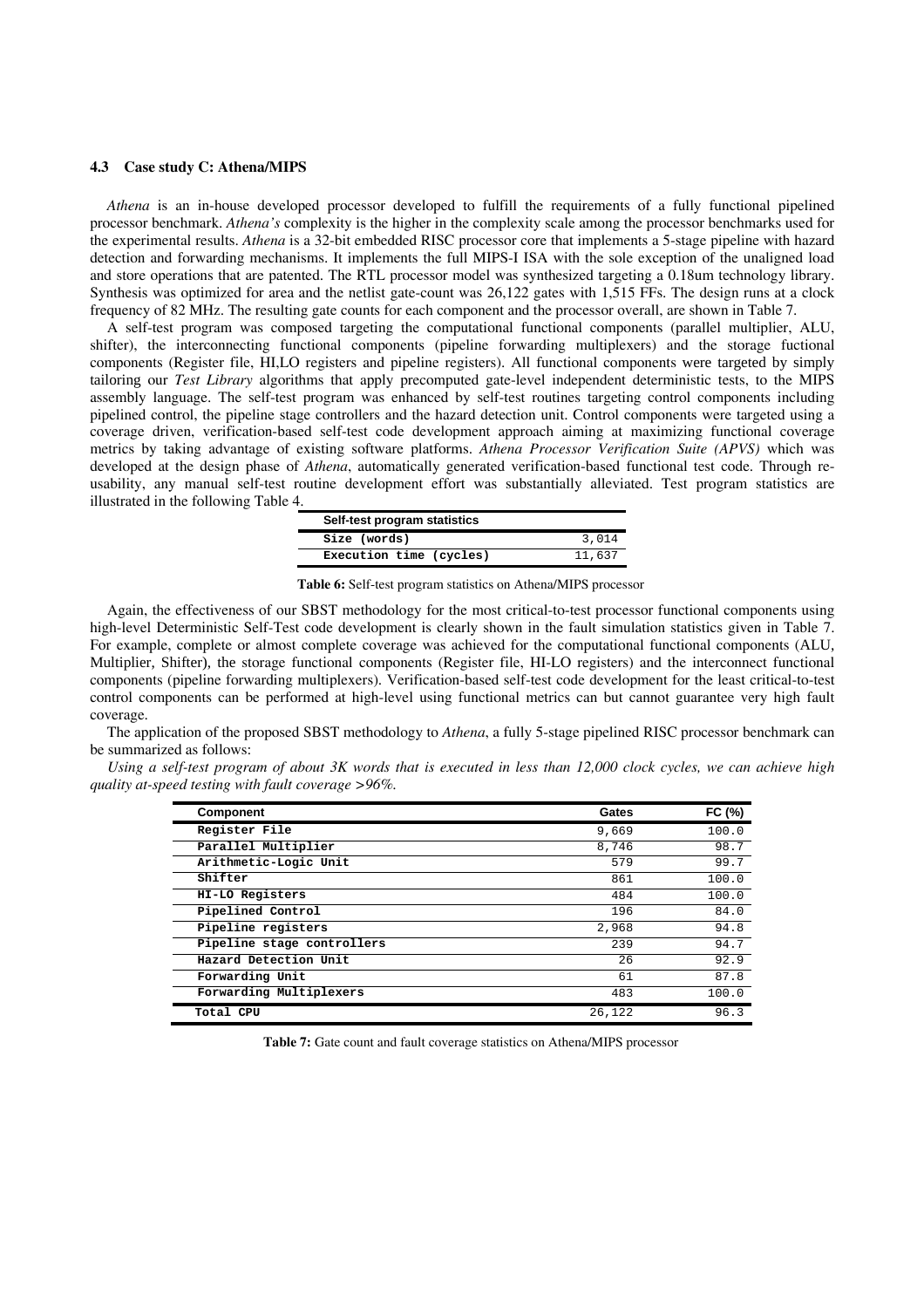### **5. Conclusions**

In this thesis, we presented a high-level component-based software-based self-test methodology and demonstrated its application on three complex embedded processor architectures that implement a very popular RISC instruction set including different gate-level implementations of these processors.

The proposed SBST methodology does not require either manual or automatic constraint extraction for the processor components or any sequential ATPG at the gate level. It can be applied when just an RT-level description and the Instruction Set Architecture of the processor are available. Post synthesis gate-level netlist is required only for fault grading and it does not consist a part of any test generation iterative loop. The methodology aims to construct small and fast self-test routines for the most important and test critical components of the processor in order to achieve a low test application cost. Low test development cost is accomplished by keeping engineer manual test writing effort as low as possible with test routine library *reuse* while at the same time minimizing computational effort. Low-speed, low-cost external testers are excellent utilized by the proposed methodology, since the test program downloading from the tester memory to the on-chip memory, performed at the low frequency of the tester, is completed in very short time intervals.

We have demonstrated that high test quality (more than 95%, 92.6% and 96.3% respectively) fault coverage is achieved for the three benchmark processors implementing a popular RISC ISA with scaling complexity and different gate-level implementations while keeping total test application cost as low as possible.

## **References**

- [1] ASIP Meister http://www.eda-meister.org
- [2] K. Batcher, C. Papachristou, "Instruction randomization self test for processor cores", *in Proc. of the IEEE VLSI Test Symposium (VTS) 1999*, pp. 34-40.
- [3] F. Corno, M. Sonza Reorda, G. Squillero, M.Violante, "On the Test of Microprocessor IP Cores", *in Proc. of the IEEE Design Automation & Test in Europe Conference (DATE) 2001*, pp.209-213.
- [4] F. Corno, G. Cumani, M. Sonza Reorda, G. Squillero, "Fully Automatic Test Program Generation for Microprocessor Cores", *in Proc. of the IEEE Design Automation & Test in Europe Conference (DATE) 2003*, pp.1006-1011.
- [5] L. Chen, S. Dey, "Software-Based Self-Testing Methodology for Processor Cores", *IEEE Transactions on CAD of Integrated Circuits and Systems*, Vol.20, No.3, pp. 369-380, March 2001.
- [6] L. Chen, S. Ravi, A. Raghunathan and S.Dey, "A scalable software-based self-test methodology for programmable processors," *in Proc. of the Design Automation Conference (DAC) 2003*, pp 548-553.
- [7] D. Gizopoulos, N. Kranitis, A. Paschalis, M. Psarakis, and Y. Zorian. "Low Power/Energy BIST Scheme for Datapaths", *in Proc. of the 18th IEEE VLSI Test Symposium (VTS) 2000*, pp. 23-28
- [8] D. Gizopoulos, N. Kranitis, A. Paschalis, M. Psarakis, and Y. Zorian, "Effective Low Power BIST for Datapaths", *in Proc. of the IEEE Design Automation & Test in Europe Conference (DATE) 2000*, p.757
- [9] G. Hetherington, T. Fryars, N. Tamarapalli, M. Kassab, A. Hassan and J. Rajski, "Logic BIST for large industrial designs: Real issues and case studies", *in Proc. of the IEEE Intl.Test Conference (ITC) 1999*, pp.358-367
- [10] ITRS, 2001 edition, http://public.itrs.net/Files/2001ITRS/Home.htm
- [11] N. Kranitis, D. Gizopoulos, A. Paschalis, M. Psarakis and Y. Zorian, "Power/Energy Efficient Built-In Self-Test Schemes for Processor Datapaths", *IEEE Design & Test of Computers, Special Issue on Microprocessor Test and Verification*, vol. 17, no. 4, pp. 15-28, October-December 2000
- [12] N. Kranitis, A. Paschalis, D. Gizopoulos, M. Psarakis and Y. Zorian, "An Effective Deterministic BIST Scheme for Shifter/Accumulator Pairs in Datapaths", *Journal of Electronic Testing, Theory and Applications (JETTA)* , vol. 17, pp. 97-107, April 2001
- [13] N. Kranitis, A. Paschalis, D. Gizopoulos, Y. Zorian, "Effective Software Self-Test Methodology for Processor Cores", *in Proc. of the IEEE Design Automation & Test in Europe Conference (DATE) 2002*, pp. 592-597
- [14] N. Kranitis, D. Gizopoulos, A. Paschalis, Y. Zorian, "Instruction-Based Self-Testing of Processor Cores", *in Proc. of the IEEE VLSI Test Symposium (VTS) 2002*, pp. 223-228.
- [15] N. Kranitis, A. Paschalis, D. Gizopoulos, Y. Zorian, "Instruction-Based Self-Testing of Processor Cores", *in Journal of Electronic Testing: Theory and Applications (JETTA)*, no 19, pp.103-112, 2003 (Special Issue on 20th IEEE VLSI Test Symposium 2002)
- [16] N. Kranitis, G. Xenoulis, D. Gizopoulos, A. Paschalis, Y. Zorian, "Low-Cost Software-Based Self-Testing of RISC Processor Cores", *in Proc. of the IEEE Design Automation & Test in Europe Conference (DATE)*, 2003 pp. 714-719 *(Best Paper Award Nomination)*
- [17] N. Kranitis, G. Xenoulis, D. Gizopoulos, A. Paschalis, Y. Zorian, "Software-Based Self-Testing of Large Register Banks in RISC Processor Cores", *in Proc. of the 4th IEEE Latin-American Test Workshop (LATW)*, January 2003